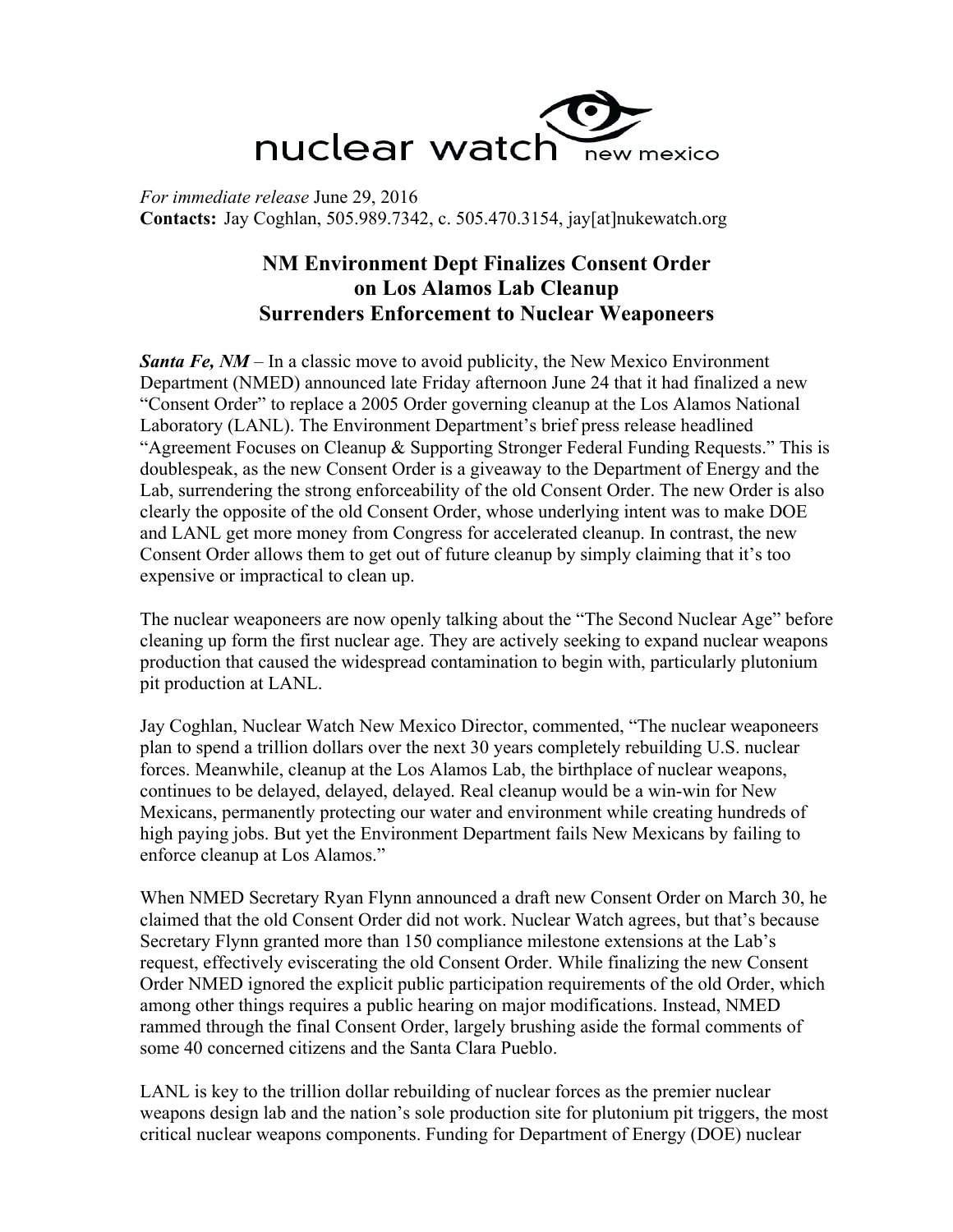weapons programs is nearly double historic Cold War averages, with around \$1.5 billion spent annually at LANL alone. In contrast, funding for Lab cleanup has been cut to \$189 million for FY 2017 (down from \$225 million in FY 2014), with only approximately a third going to actual cleanup (one-third goes to pensions and another third to safeguard improperly treated radioactive waste barrels, one of which ruptured and closed the multibillion dollar Waste Isolation Pilot Plant).

The original 2005 Consent Order required DOE and LANL to investigate, characterize, and clean up hazardous and mixed radioactive contaminants from 70 years of nuclear weapons research and production. It also stipulated a detailed compliance schedule that the Lab was required to meet. Ironically, the last milestone, due December 6, 2015, required a report from LANL on how it successfully cleaned up Area G, its largest waste dump. However, real cleanup remains decades away, if ever. Instead, the Lab plans to "cap and cover" Area G, thereby creating a permanent nuclear waste dump in unlined pits and shafts, with an estimated 200,000 cubic yards of toxic and radioactive wastes buried above the regional groundwater aquifer, four miles uphill from the Rio Grande.

A few of the serious deficiencies of the new Consent Order are: [Quotes are from the new Consent Order followed by page numbers]

• "The Parties agree that DOE's project's plans and tools will be used to identify proposed milestones and targets." P. 28. "DOE shall define the use of screening levels and cleanup levels at a site…" P. 32. This puts the Department of Energy in the driver's seat, not the New Mexico Environment Department.

• "DOE shall update the milestones and targets in Appendix B on an annual basis, accounting for such factors as... changes in anticipated funding levels." P. 29. Therefore the new Consent Order will be held hostage to DOE's budget, which recently cut LANL's cleanup funding.

• "... [DOE and NMED] shall meet to discuss the appropriation and any necessary revision to the forecast, e.g. DOE did not receive adequate appropriations from Congress…" P. 30. Again, the new Consent Order and therefore cleanup at LANL will be held hostage to DOE funding, when DOE's own track record makes clear that its priority is expanded nuclear weapons production paid for in part by cutting cleanup and nonproliferation programs.

• "If attainment of established cleanup objectives is demonstrated to be technically infeasible, DOE may perform risk-based alternative cleanup objectives…" P. 34. DOE can opt out because of "impracticability" or cost of cleanup. P. 35. This creates giant loopholes that threaten comprehensive cleanup at LANL.

• The new draft Consent Order explicitly states that public participation requirements do NOT apply to future modifications of the Order. P. 25. This is the opposite of what the original Consent Order required, which made a point of incorporating the public process requirements of federal environmental law. Nuclear Watch New Mexico maintains that full public participation requirements apply to the new Consent Order as well, including its very formulation as a major modification of the old Consent Order. That full public participation